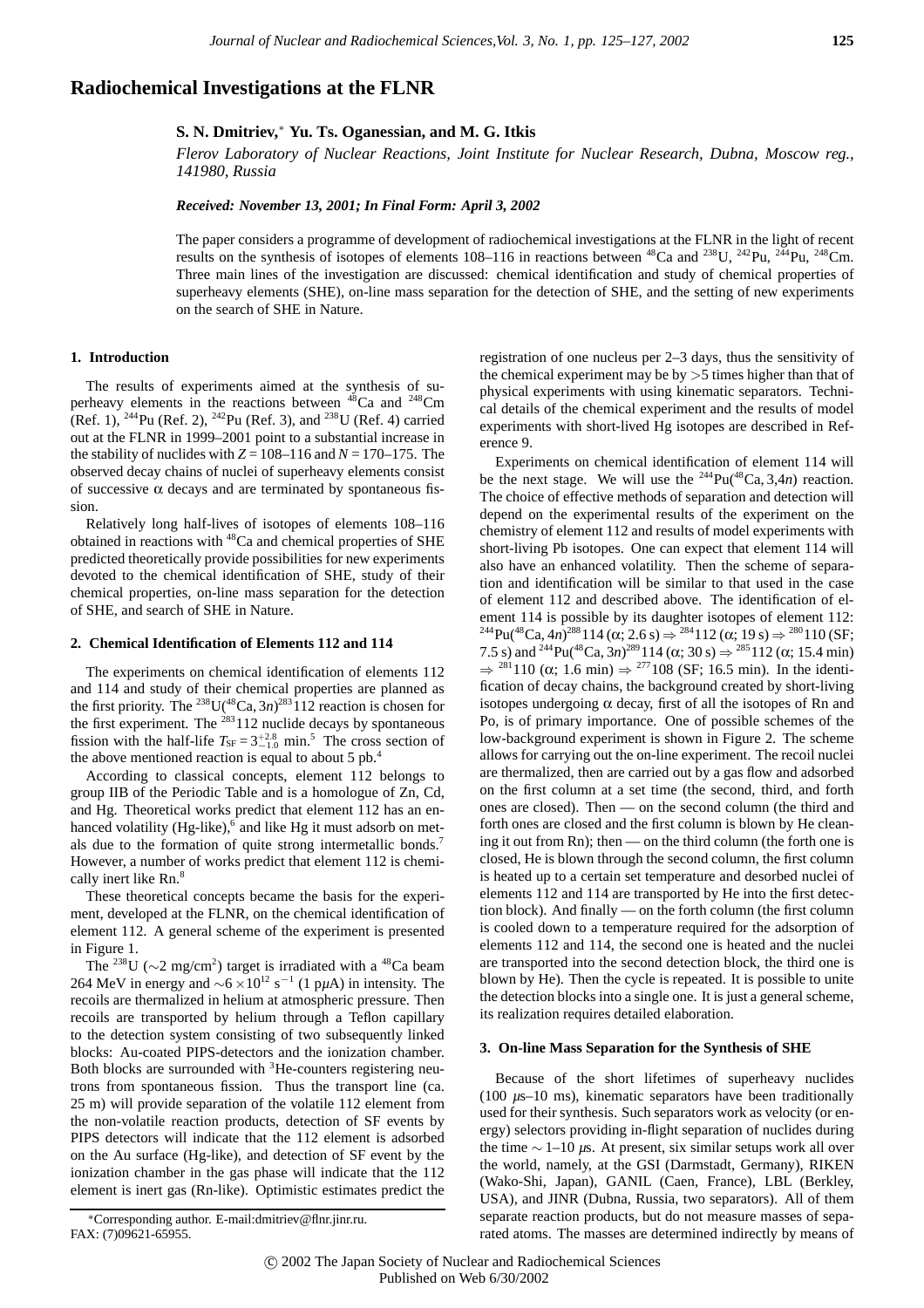

**Figure 1.** Scheme of the 112 element identification experiment.



Figure 2. Scheme of "low background" experiment for chemical identification of 114 element.

investigating the properties of atoms implanted in a focal plane detector.

Since the lifetimes of nuclides located within (or in the vicinity of) the "island of stability" are considerably longer, one should revise the concept of separation itself. Instead of kinematic separators it is more reasonable to use classical separators, which are less fast-acting and measure masses of atoms with a high accuracy. A design of such a separator is presented below.

Schematic view of the analyser is shown in Figure 3. We gave it the name of MASHA (Mass Analyzer of Super Heavy Atoms).

Recoil nuclei emitted from the target are stopped in a hot Ta catcher and heated up to the temperature  $T \sim 2300$  K. Implanted in the catcher atoms drift, due to thermodiffusion, towards its surface and enter the chamber of the ECR ion source  $(f = 2.45 \text{ GHz})$ . In the ion source, the atoms are ionized with  $Q = +1$  and then are extracted from plasma, forming a beam with the energy  $E = 40$  keV. Having passed through magnetic and electrostatic elements of the separator and mass analyzer, the atoms reach the separator focal plane which is at a distance of approximately 14 m from the ion source. In the separator, the ECR exit slit (the object) is transformed into a dispersive image, the mass resolution is as high as  $M/\Delta M \sim 1000-1200$ . A focal plane detector (FPD) installed in the separator focal plane has the position resolution  $\Delta X \sim 1$  mm to maintain the above mentioned mass resolution. The detector has a semiconductor strip structure.

Atoms of superheavy elements are to be separated from <sup>4</sup>He atoms (the ion source gas), 48Ca ions (primary beam ions), target fission fragments with  $A = 70-150$ , and target-like atoms, the products of transfer nuclear reactions, with  $A = 200-250$ . No background can be allowed in the registration zone so that one could observe decays of the superheavy nuclides in positions along the focal plane, which are determined by the nuclide masses.

The setup described above has the following advantages for the separation of superheavy nuclei:

(*i*) Unlike kinematic separators, in which the maximum target thickness is limited by the necessity of preserving kinematic characteristics of a reaction and thus cannot be more than 0.2–  $0.3 \text{ mg/cm}^2$ , in a classical separator it can be increased up to 1.5–2.0 mg/cm<sup>2</sup>. This circumstance allows synthesizing two (or probably even three) isotopes simultaneously.

(*ii*) All the elements with  $Z = 112-118$ , being chemical ana-



**Figure 3.** Mass Analyzer of Super Heavy Atoms.

logues of Hg, Tl, Pb, Bi, Po, At, and Rn, have low boiling points and high volatility. Their fast transport from the hot catcher to the ion source chamber and high ionization efficiency in the ion source plasma can be organized.

Taking into account the above mentioned, one can expect that the total efficiency of the new setup will be few times higher than those of existing kinematic separators.

#### **4. Search of SHE in Nature**

Theoretical predictions concerning the existence of the "island of stability" made in the 1960s predetermined the theoretical research on predicting the chemical properties of SHE as compared with their more light homologues as well experimental investigations connected with the search of SHE in Nature. The most active stage of this work was in the 1970s and 1980s. Special attention was paid to a group of nuclides with *Z* and *N* in the vicinity of magic numbers  $Z = 114$  and  $N = 184$ , for which the lifetimes were assumed to be the longest ones and could be compared with the age of Earth. That is why the properties of element 114 (Eka Pb) were predicted most fully. Keller et al.<sup>10</sup> wrote that the chemistry of element 114 should be similar to that of  $Pb^{+2}$ , with a more distinguished tendency to formation of complexes in solutions. Pitzer<sup>8</sup> noted that element 114 would be a volatile liquid or gas due to the effect of the closed shell  $7p_{1/2}^2$ . Similarly to theoreticians, experimentalists initially concentrated their attention on the search of element 114 in Nature, and later included elements 110–117 into the orbit of search.

In the search for SHE, the highest sensitivity of 10*−*13– 10*−*<sup>14</sup> g/g was reached in the registration of events of neutron emission multiplicity using detectors with  ${}^{3}$ He counters<sup>11</sup> and neutron detectors with liquid scintillators.<sup>12</sup> A detailed description of the obtained results is presented in review works by Seaborg,<sup>13</sup> Flerov,<sup>14</sup> Hermann,<sup>15</sup> and Kratz.<sup>16</sup> Note that no unambiguous data pointing to the existence of SHE in Nature was obtained. In the 90s, the above mentioned work was practically stopped due to lack of positive experimental results as well as due to some new (for that time) theoretical predictions made by Möller et al.<sup>17</sup> The prediction was that the nuclides  $288110$  and  $290110$  would be the most stable of all SHE, and their half-lives would be just 200 days.

The results on the synthesis of isotopes of elements 112, 114, and 116 obtained at the FLNR in combination with theoretical calculations based on the macroscopic-microscopic model of the stability of even-even isotopes of elements 108–116 (Smolańczuk $18$ ) allow one to revitalize the experiments aimed at the search of SHE in Nature.

The setting of new experiments presupposes estimation of previous ones. Speaking about the search for SHE in Nature, analysis of the known experiments (so far leaving apart the problem of formation mechanism in the process of nuclear synthesis)